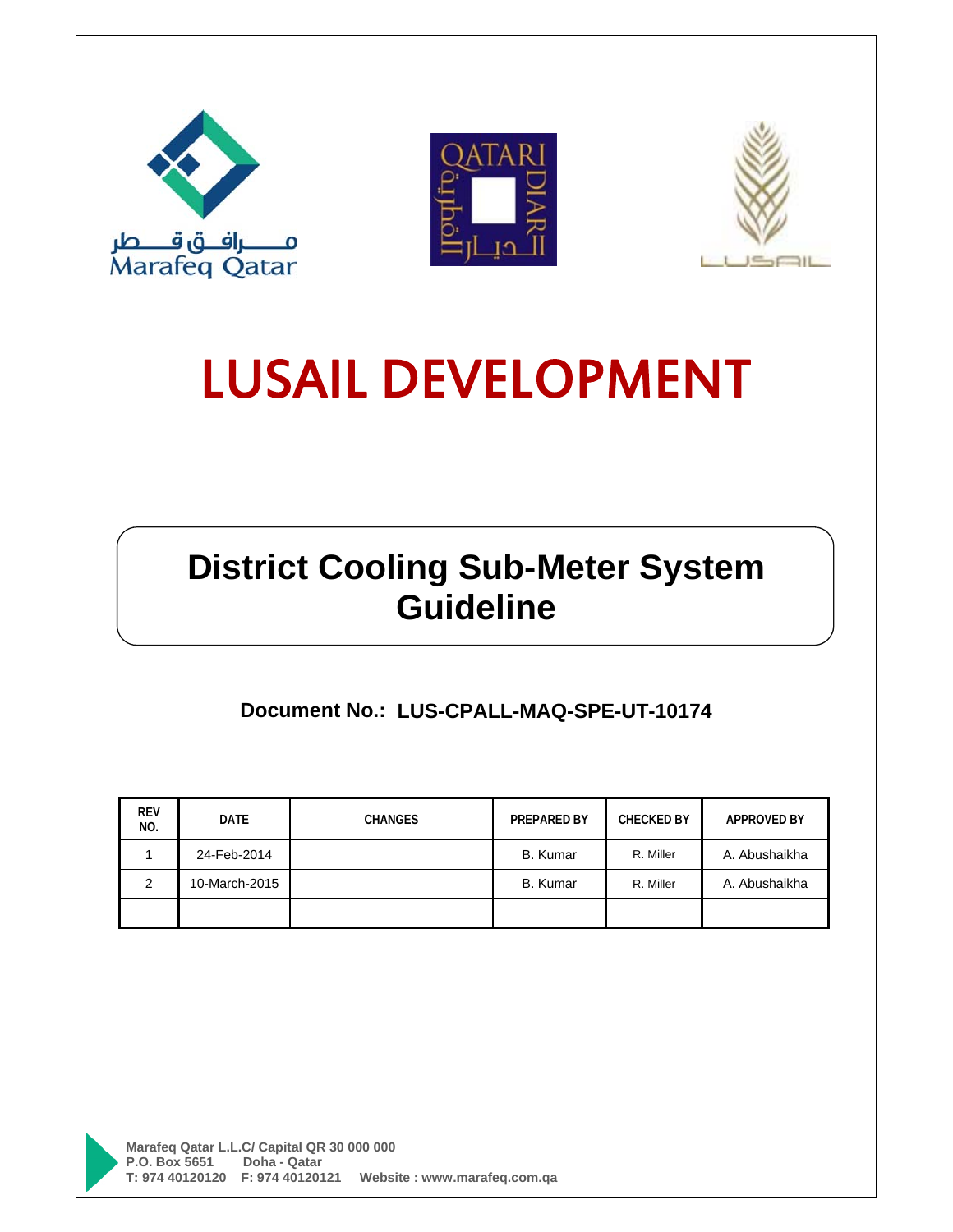



#### 1.01 INTRODUCTION

This document sets forth minimal functional requirements for an Automatic Meter Reading (AMR) system. Sub-meters and solenoid valve shall be provided for each tenant and shall measure energy consumption (chilled water); store data, communicate with externally located devices, servers, etc., including receiving commands from the external sources. Technical detail of proposed sub-meter shall be provided by sub-developer for Marafeq's approval. Training for Marafeq's operation & maintenance staff shall be carried out by the manufacturer's experts.

#### 1.02 METERING PRINCIPLES

- A. The sub-meter is integral part of AMR system, sub-meter shall be capable to read, store, visualize and export meter data. The sub-meter data received from the AMR system or Hand Held Unit (HHU) shall allow charging each tenant for the consumption of chilled water energy used on a monthly basis or on other time scales as advised by the client.
- B. To ensure AMR data consistency, the industry standard M -Bus (METER BUS) system shall be used as the communication platform.
- C. The AMR system shall contain the provision of a seamless integration of any kind of resource meters e.g. chilled water sub-meter
- D. Sub-meters shall be centrally located in separate locked rooms. Marafeq's personnel shall have unconditional access to all sub-meters.
- E. See Figure 1 for sub-metering system overview and Figure 2 for sub-meter schematic.
- F. Meters shall be installed in accordance with manufacturer's instructions.
- G. Automatic Meter Reading (AMR) system consists of chilled water sub-meters at each individual chilled water user in each building. Each chilled water sub-meter measures and archives the chilled water usage for the user on which it is installed. Each submeter shall transmit the archived chilled water usage data to an M-bus master.
- H. M-bus master shall be able to communicate with AMR system on Ethernet TCP protocol
- I. M-bus master and sub-meters shall be supplied, installed and commissioned by the sub-developer as per manufacturer's guideline.

#### 1.03 COMMUNICATION PRINCIPLES

- A. All sub-meters shall be provided with an integral or internal M-Bus communication interface, ensuring real data communication between the sub-meters and the AMR System. The interface shall be according to the EN 1434 standard. The meter design shall be of compact design suitable for residential metering application.
- B. The individual sub-meter data shall be read out by the AMR software through the M-Bus Master. On timely scales to be defined by the operator, the AMR software shall receive all meter data automatically based on a preset time scheduled reading job, or by a manual data acquisition
- C. The transmission of the sub-meter data from the M-Bus Master to the Centralized AMR software on fiber optic network architecture provided by the telecom provider.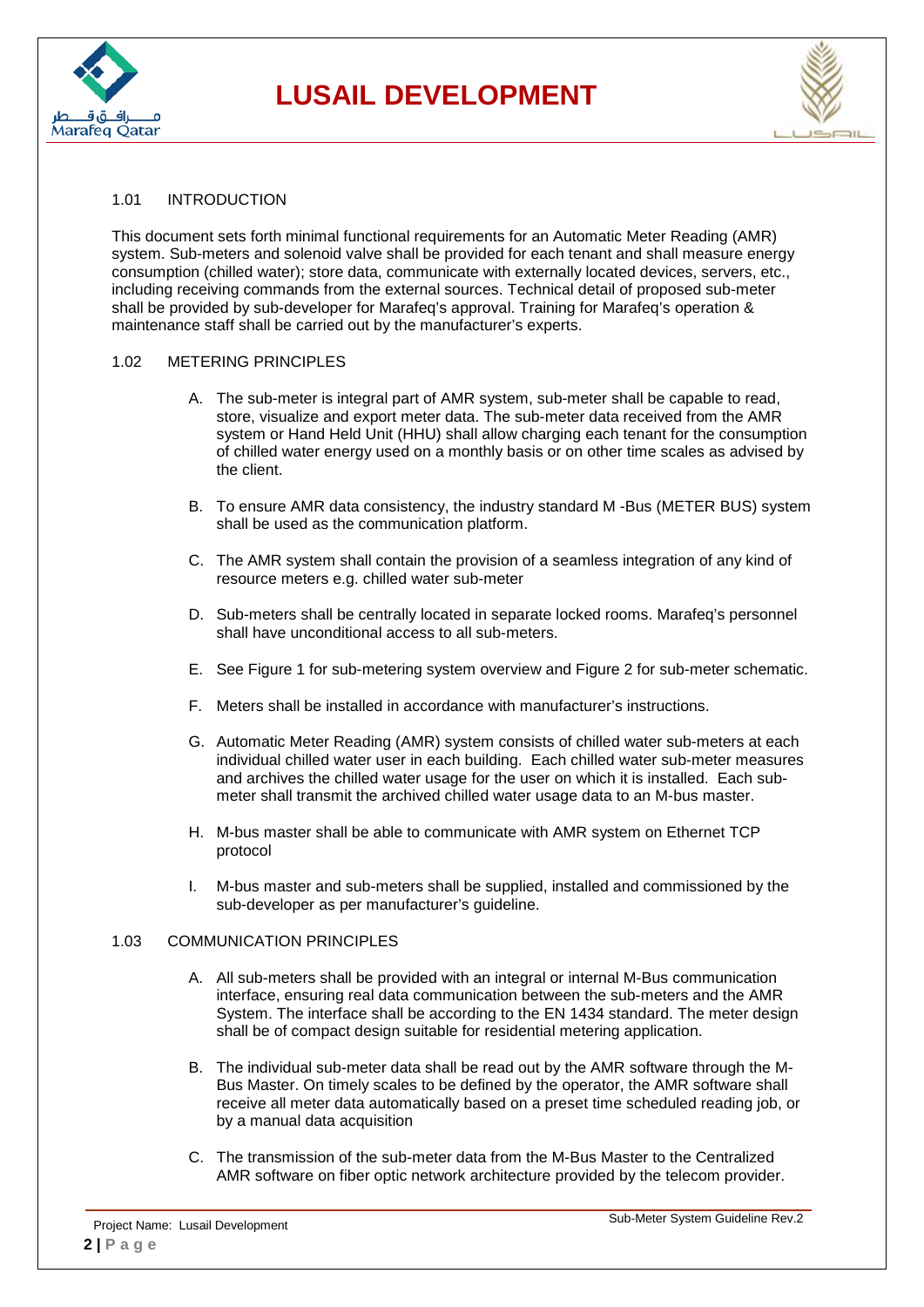



- D. The individual sub-meters are connected on a wired M-Bus network and are connected to an M-Bus master. The M-Bus master shall able connect to the telecom provider switch in the building telecom room on TCP/IP protocol
- E. The AMR shall communicate with the M-Bus master in each building.
- F. The sub-meter hall have minimum following functions:
	- 1. Automatically read chilled water usage, flow, temperatures (supply and return), and delta T.
	- 2. Verify the retrieved chilled water usage data for each individual chilled water user is in the expected range and that there are no error codes or other issues that could cause the chilled water usage data to be incorrect.
	- 3. Store and archive the chilled water usage data for each individual chilled water user.
	- 4. Flow meter shall be ultrasonic type, in-line, suitable for cooling application for water based system.
	- 5. Flow sensor shall measure minimum 20% over the stated maximum flow
	- 6. Flow sensor must not show zero values in case of heavy over flow but must be capable of stating at least 20% over maximum flow value
	- 7. Sub-meter shall calculate energy based on EN 1434.
	- 8. 2 wired Pt 500 temperature sensor pair shall be provided. All temperature sensors shall be fitted in thermo wells. The chilled water supply and return sensors shall be interchangeable to verify accuracy. Sufficient length of cable and conduits shall be provided so that such checking and interchange can be done easily.
	- 9. Sub-meter shall be able to provide historical data logging of values of 15 months and daily values of 460 days and 960 hours
	- 10. All instruments shall be calibrated. A certificate of calibration shall be provided for each measuring instrument.
	- 11. The required accuracy of the measuring systems (including calculator, temperature sensors and flow sensors) shall be in accordance with EN 1434, Class 2.
	- 12. Power supply shall be 230 VAC at 50 HZ. The calculator shall be provided with integral battery, AA size capable for 15 years operation.
	- 13. Protection class of calculator shall be IP 54 and for flow sensors shall be IP65.
	- 14. Operational temperature range shall be (-) 5ºC to (+) 60ºC
	- 15. Sub-meter shall have auto calibration facility.
	- 16. Sub-meter shall be provided with EEPROM based non-volatile memory for data backup.
	- 17. EEPROM shall be capable of being read by external equipment in the event of damage or component failure which renders the sub-meter inoperable.
	- 18. Calculator shall be provided with LCD display, for displaying parameters like flow, temperature, delta T, power, energy, accumulated flow, accumulated energy and volume.
	- 19. Data stored in the sub-meter shall not be lost during the calibration or upon loss of power supply or without battery power supply.
	- 20. A communication indicator is lighted when meter is communicating through its communication port.
	- 21. A low battery indicator shall flash when the battery needs to be replaced.
	- 22. All registered data shall be written in the memory at least once per day and whenever power failure occurs.
	- 23. Alarms shall be generated for the minimum events such as 95 % filling of submeter memory, password failure, and communication failure
	- 24. Internal real Time clock with battery backup shall automatically synchronize with AMR system clock, and the calendar shall be corrected for meter service life and automatically compensate for leap year. This sub-metering shall record time based on Qatar standard time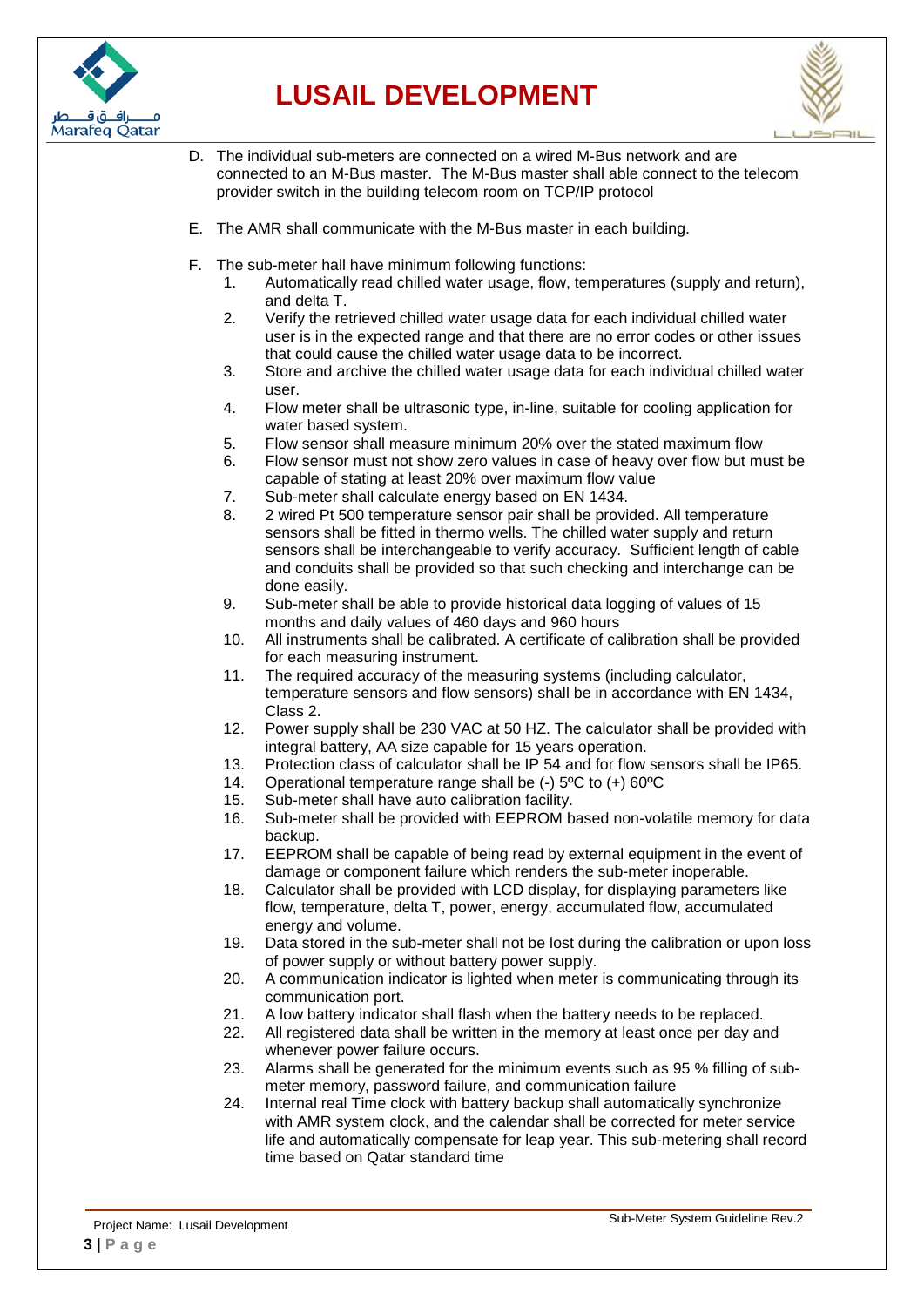



- 25. Each sub-meter shall be provided with a suitably sized name-plate in noncorrodible material and fastened inside the sub-meter cover. Sub-meter data shall be readable from outside through a glass window. The name-plate shall have minimum following information:
	- i. Manufacture's name or trademark and place of manufacture
	- ii. Serial number
	- iii. Year of manufacture
	- iv. Operating temperature
	- v. Accuracy of the sub-meter

#### 1.04 QUALITY ASSURANCE

- A. Provide hardware to manufacturer's latest revision level. Provide hardware release upgrades, on overlapped exchange basis, as issued by manufacturer from date of initial equipment shipment through end of warranty period of the contract.
- B. Provide manufacturer's system software upgrades as issued, from date of initial equipment through end of warranty period of contract. Display software revision level on main menus.

#### 1.05 DELIVERY, HANDLING, AND STORAGE

- A. Delivery, storage, and protection shall be in accordance with manufacturer's recommended procedures.
- B. Accept products on site in factory containers and verify any damage.
- C. Store products in clean, dry area. Maintain temperature in accordance with NEMA ICS 1.

#### 1.06 WARRANTY

- A. All components shall have a warranty of 2 years from date of handing over.
- B. Specified availability shall be maintained throughout warranty period. Failure to achieve specified availability may result in extension of warranty period until specified performance has been met for continuous period equivalent to warranty period.

#### 1.07 BASIC FUNCTIONAL REQUIREMENTS

- A. Capability of exporting data in standard formats
	- 1. .txt
	- 2. .xls
	- 3. .xml
	- 4. .cvs
- B. Long term data storing archiving functionality,
- C. Customized data reporting functions
- D. Capability of remote access through any internet browser when assigned access is granted.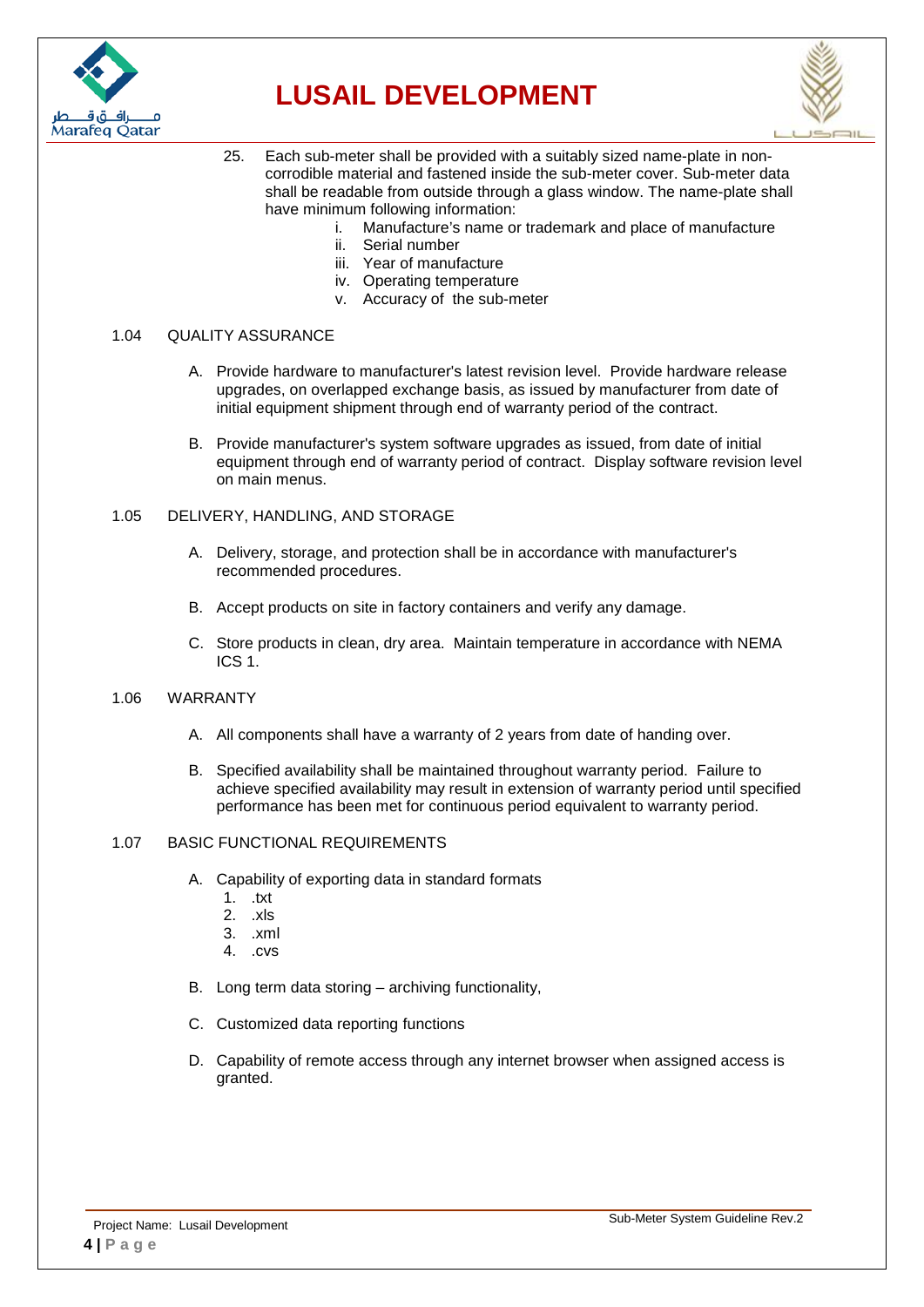



#### 1.08 COMMUNICATION

The sub-meter shall be provided with multiple communication port and support multiple open protocols. Minimum following communication ports shall be provided in the sub-meter:

- A. The interface between sub-meters and M-Bus master shall be through M-Bus. The system shall be capable of upgrading to communicate through Lusail City fiber optic network when it is available. The system shall use open TCP/IP protocol.
- B. Optical communication port in compliance to IEC 62056-21. The optical port shall allow bi-directional communication with Hand Held Unit (HHU) or a PC for rapid, error free electronic data transfer and to configure the meter.
- C. M-bus master shall have Ethernet TCP/IP protocol port to communicate with AMR software
- D. CAT6 with RJ45 cable shall be laid by sub-developer from M-bus master to Ooredoo's telecom room, the cable shall not be spliced or joint and shall be less than 90 meters.
- E. A standard serial port (RS485) with maximum communication speed upto115200 baud rate. Serial port shall support digital communications of internal logical points to other sub-meters and master meter
- F. Sub-meter system shall support the following communication protocols: M-Bus, DLMS, HANDHELD.

#### 1.09 DATA ACQUISITION

- A. Meter data acquisition shall be by the following processes:
	- 1. Digital communication between the AMR system and the sub-metering master in each building.
	- 2. Digital communication with a hand-held or other secondary data acquisition and storage device.
	- 3. Manual entry by authorized personnel.
- B. Meter data acquisition through digital communication with the sub-metering master in each building shall be initiated by the AMR system due to the following:
	- 1. Automatically on a user defined and selected time interval.
	- 2. Manual when selected by the user.
	- 3. Automatically when a user defined event occurs.

#### 1.10 VALIDATION PROCESS

- A. Data validation shall be performed by a series of automatic check routines.
- B. As a minimum, the validation program shall verify that the current meter data is within expected ranges for the following parameters:
	- 1. Minimum instantaneous consumption the minimum expected flow through the meter at any time.
	- 2. Maximum instantaneous consumption the maximum expected flow through the meter at any time.
	- 3. Daily consumption the expected flow for each day.
	- 4. Interval consumption expected total flow for the time interval.
	- 5. Daily Consumption
	- 6. Monthly Consumption
- C. Customizable validation reports shall be generated following the completion of the validation process.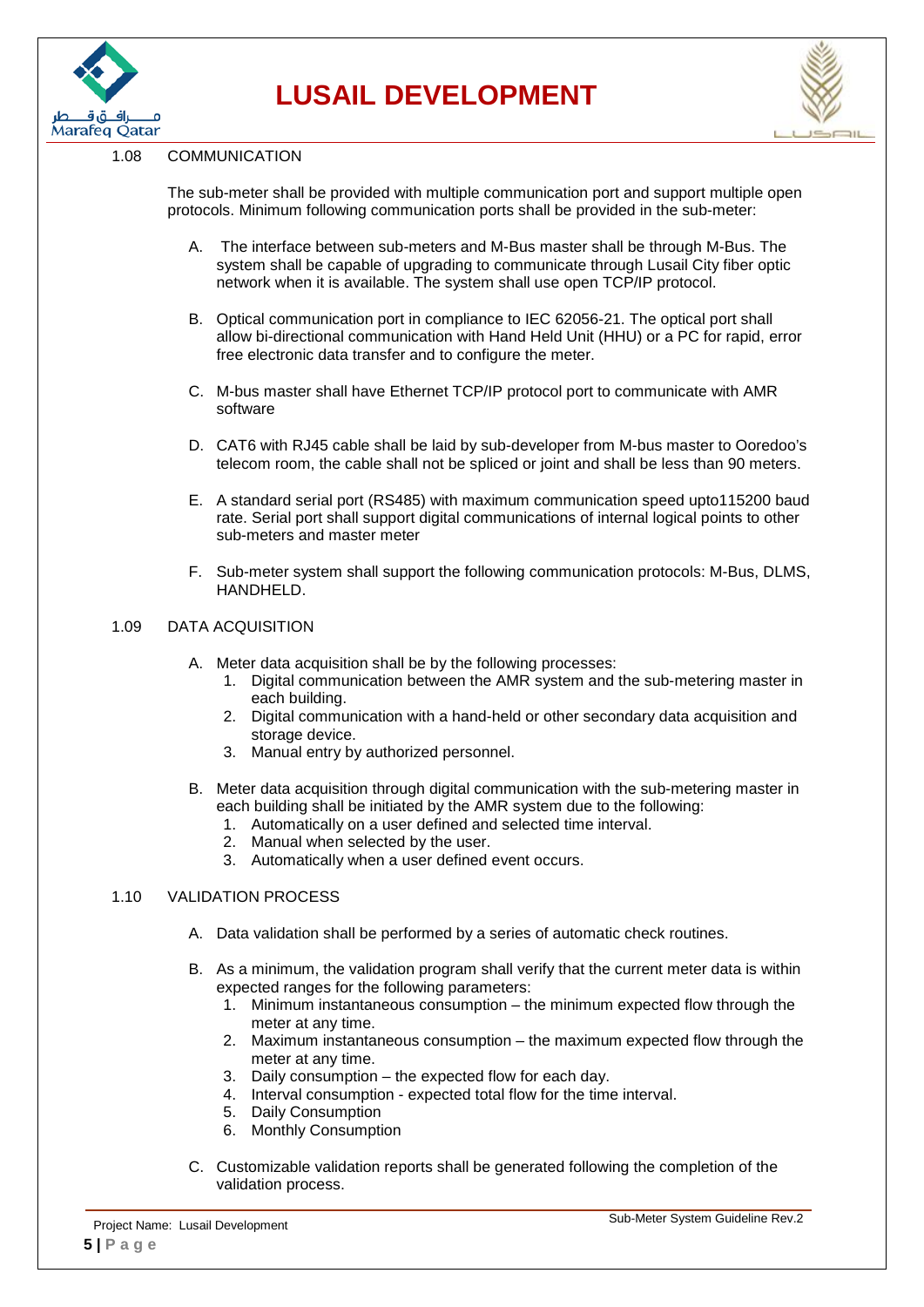



- 1. Provide capability to automatically and manually generate the validation report.
- 2. Provide capability to automatically email validation report to defined email addresses.

#### 1.11 EDITING PROCESS

- A. Defined users of the system shall have the capability to edit existing meter data, add new meter data, or delete meter data.
- B. Original metering data shall be available for retrieval and restoration during the editing process.
- C. System shall track and report the following:
	- 1. What metering data was edited
	- 2. Who performed any metering data edit
	- 3. The time any metering data was edited

#### 1.12 DATA FREEZING

- A. The administrator of the system shall have the capability to freeze any sub-metering data for selected period of time. That prevents any further data change. The functionality is used after validation and editing process in order to guarantee that data in the database will remain unchanged.
- B. It is possible to unfreeze the data but could be only done by administrator with appropriate rights.

#### 1.13 TARIFF RULES

- A. The system shall provide the capability of inputting 10 tariff rules and generate reports based on those tariff rules.
- B. This option shall allow the user to read the sub-meter from the preset list of billing features called billing scheme
- C. The billing feature of the sub-meter shall be displayed on a dialogue box through which one can select the required features and store in the billing scheme. One of many stored billing scheme shall be selected and used for reading the sub-meter for billing purpose.
- D. All billing reading taken on a single day shall be appended to one file and stored with user name and the date of reading as a reference and later on it may be exported in a different data format for billing purpose.
- E. The reading tariff features are as given below:
	- 1. Sub-meter number
	- 2. All energy registers reading
	- 3. All tariff registers reading
	- 4. All tariff registers stored in the historical data.
- 1.14 RESET FUNCTIONS AND HISTORICAL DATA RECORDING :
	- A. The reset shall be carried through one of the following ways:
		- 1. Manual, by pressing reset button
		- 2. On command from HHU or PC
		- 3. On command via the remote communication interface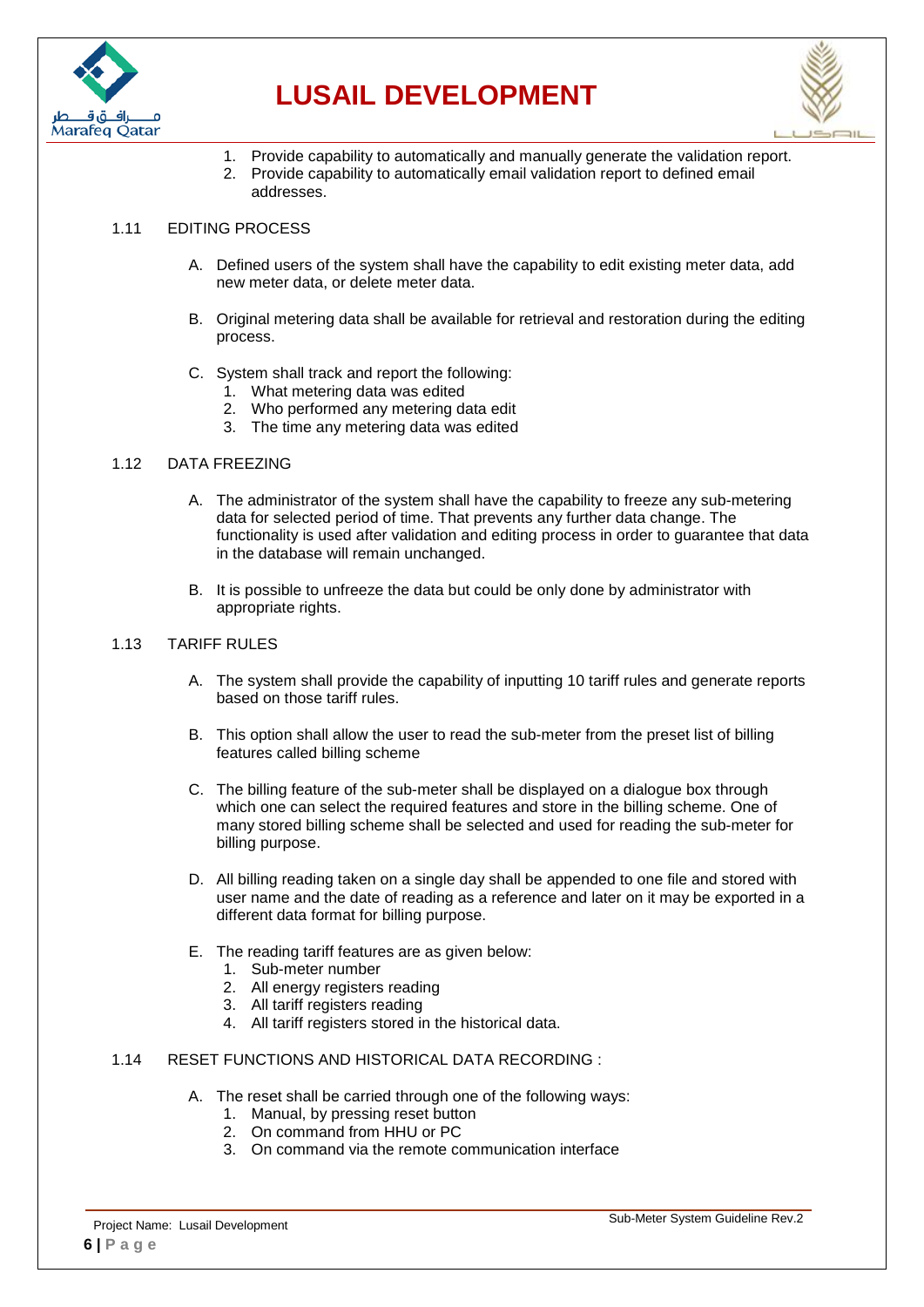



- 4. Automatically under control of sub-meter internal clock at specified configurable predetermined time
- B. The manual and automatic reset options can be enabled/disabled through configuring the sub-meter. Enabling the manual reset shall disable the automatic reset and viceversa.

On every reset all the registered data along with date and time of reset shall be transferred to historical register storage

#### 1.15 PERIPHERAL DEVICE

A. Hand Held Unit (HHU)

Hand Held Unit shall be commonly available and compatible with any sub-meter reading software that operates with M-bus, DLMS or equivalent protocol as approved by Marafeq. HHU shall include RS232 or USB data cable to communicate with PC.

1.16 SECURITY AND SEGMENTATION

Minimum following safety and security features shall be provided:

- A. Lockable front access of sub-meter panel.
- B. Hot swappable and redundant power supply
- C. The system shall maintain history of the changes made in the database. The changes' history includes information about the user who has changed and/or deleted information, and about the time when the respective operation was done, as well as the data that have been modified and/or deleted.
- D. Provide a minimum of three separate general user levels:
	- 1. User with view rights
	- 2. User with edit rights
	- 3. Administrator with system configuration rights

#### 1.17 ACCEPTABLE MANUFACTURER LIST:

The selected sub-meter for procurement shall be submitted for Marafeq's approval to ensure Marafeg's requirement.

- 1. Kamstrup
- 2. ITRON
- 3. Landis+Gyr
- 4. Elster